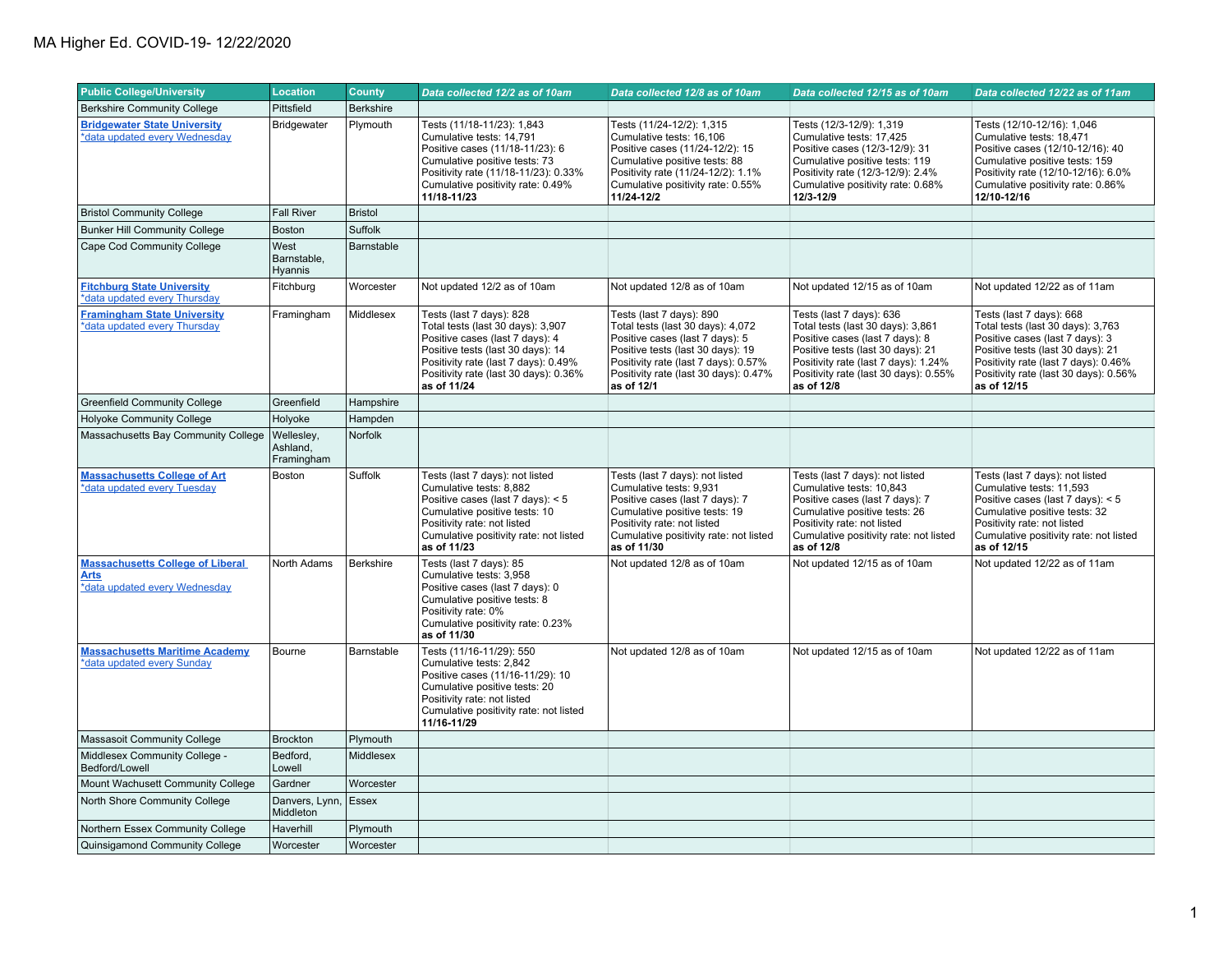| <b>Public College/University</b>                                                              | <b>Location</b> | <b>County</b>  | Data collected 12/2 as of 10am                                                                                                                                                                                                       | Data collected 12/8 as of 10am                                                                                                                                                                                               | Data collected 12/15 as of 10am                                                                                                                                                                                               | Data collected 12/22 as of 11am                                                                                                                                                                                              |
|-----------------------------------------------------------------------------------------------|-----------------|----------------|--------------------------------------------------------------------------------------------------------------------------------------------------------------------------------------------------------------------------------------|------------------------------------------------------------------------------------------------------------------------------------------------------------------------------------------------------------------------------|-------------------------------------------------------------------------------------------------------------------------------------------------------------------------------------------------------------------------------|------------------------------------------------------------------------------------------------------------------------------------------------------------------------------------------------------------------------------|
| <b>Roxbury Community College</b>                                                              | <b>Boston</b>   | Suffolk        |                                                                                                                                                                                                                                      |                                                                                                                                                                                                                              |                                                                                                                                                                                                                               |                                                                                                                                                                                                                              |
| <b>Salem State University</b><br>*data updated every Wednesday                                | Salem           | Essex          | Tests (last 7 days): 688<br>Cumulative tests: 7,391<br>Positive cases (last 7 days): 7<br>Cumulative positive tests: 46<br>Positivity rate: 0.78%<br>Cumulative positivity rate: 0.64%<br>as of 11/26                                | Tests (last 7 days): 1,215<br>Cumulative tests: 8,606<br>Positive cases (last 7 days): 7<br>Cumulative positive tests: 53<br>Positivity rate: 0.48%<br>Cumulative positivity rate: 0.62%<br>as of 12/3                       | Tests (last 7 days): 822<br>Cumulative tests: 9,428<br>Positive cases (last 7 days): 10<br>Cumulative positive tests: 63<br>Positivity rate: 1.31%<br>Cumulative positivity rate: 0.68%<br>as of 12/10                        | Tests (last 7 days): 364<br>Cumulative tests: 9,792<br>Positive cases (last 7 days): 6<br>Cumulative positive tests: 69<br>Positivity rate: 1.65%<br>Cumulative positivity rate: 0.72%<br>as of 12/17                        |
| Springfield Technical Community<br>College                                                    | Springfield     | Hampden        |                                                                                                                                                                                                                                      |                                                                                                                                                                                                                              |                                                                                                                                                                                                                               |                                                                                                                                                                                                                              |
| <b>University of Massachusetts Amherst</b><br>*data updated daily                             | Amherst         | Hampshire      | Tests (last 7 days): not listed<br>Cumulative tests: 166,437<br>Positive cases (last 7 days): 0<br>Cumulative positive tests: 451<br>Positivity rate (last 7 days): 0.79%<br>Cumulative positivity rate: 0.28%<br>as of 12/1         | Tests (last 7 days): not listed<br>Cumulative tests: 173,061<br>Positive cases (last 7 days): 5<br>Cumulative positive tests: 493<br>Positivity rate (last 7 days): 0.73%<br>Cumulative positivity rate: 0.29%<br>as of 12/8 | Tests (last 7 days): not listed<br>Cumulative tests: 179,051<br>Positive cases (last 7 days): 5<br>Cumulative positive tests: 520<br>Positivity rate (last 7 days): 0.45%<br>Cumulative positivity rate: 0.29%<br>as of 12/14 | Tests (last 7 days): not listed<br>Cumulative tests: 183,519<br>Positive cases (last 7 days): 1<br>Cumulative positive tests: 537<br>Positivity rate (last 7 days): 0.35%<br>Cumulative positivity rate: 0.3%<br>as of 12/21 |
| <b>University of Massachusetts Boston</b><br>*data update frequency unknown                   | Boston          | Suffolk        | Tests: not listed<br>Cumulative tests: 5,245<br>New positive cases: 8<br>Cumulative positive tests: 45<br>Positivity rate: 1.8%<br>Cumulative positivity rate: 0.9%<br>as of 11/21                                                   | Tests: not listed<br>Cumulative tests: 5,900<br>New positive cases: 8<br>Cumulative positive tests: 53<br>Positivity rate: 1.9%<br>Cumulative positivity rate: 0.9%<br>as of 11/28                                           | Tests: not listed<br>Cumulative tests: 6,373<br>New positive cases: 8<br>Cumulative positive tests: 67<br>Positivity rate: 1.2%<br>Cumulative positivity rate: 1.1%<br>as of 12/2                                             | Tests: not listed<br>Cumulative tests: 6,373<br>New positive cases: 14<br>Cumulative positive tests: 67<br>Positivity rate: 3.0%<br>Cumulative positivity rate: 1.1%<br>as of 12/14                                          |
| <b>University of Massachusetts</b><br><b>Dartmouth</b><br>*data update frequency unknown      | Darmouth        | <b>Bristol</b> | Tests (last 7 days): 1,671<br>Cumulative tests: 18.895<br>Positive cases (last 7 days): 37<br>Cumulative positive tests: 117<br>Positivity rate (last 7 days): 2.21%<br>Cumulative positivity rate: not listed<br>as of 11/24        | Tests (last 7 days): 928<br>Cumulative tests: 19.823<br>Positive cases (last 7 days): 13<br>Cumulative positive tests: 130<br>Positivity rate (last 7 days): 1.40%<br>Cumulative positivity rate: not listed<br>as of 12/3   | Tests (last 7 days): 772<br>Cumulative tests: 20.465<br>Positive cases (last 7 days): 15<br>Cumulative positive tests: 142<br>Positivity rate (last 7 days): 1.94%<br>Cumulative positivity rate: not listed<br>as of 12/9    | Tests (last 7 days): 763<br>Cumulative tests: 21.018<br>Positive cases (last 7 days): 12<br>Cumulative positive tests: 1451<br>Positivity rate (last 7 days): 1.57%<br>Cumulative positivity rate: not listed<br>as of 12/15 |
| <b>University of Massachusetts Lowell</b><br>*data update frequency unknown                   | Lowell          | Middlesex      | Tests ("prior week"): 1,085<br>Cumulative tests: 14,721<br>Positive cases ("prior week"): 10<br>Cumulative positive tests: 38<br>Positivity rate ("prior week"): not listed<br>Cumulative positivity rate: not listed<br>as of 11/28 | Tests ("prior week"): 1,341<br>Cumulative tests: 16,062<br>Positive cases ("prior week"): 14<br>Cumulative positive tests: 52<br>Positivity rate ("prior week"): 1.04%<br>Cumulative positivity rate: 0.32%<br>as of 12/5    | Tests ("prior week"): 1,331<br>Cumulative tests: 17,373<br>Positive cases ("prior week"): 24<br>Cumulative positive tests: 76<br>Positivity rate ("prior week"): 1.83%<br>Cumulative positivity rate: 0.44%<br>as of 12/12    | Tests ("prior week"): 900<br>Cumulative tests: 18,273<br>Positive cases ("prior week"): 10<br>Cumulative positive tests: 85<br>Positivity rate ("prior week"): 1.11%<br>Cumulative positivity rate: 0.47%<br>as of 12/19     |
| <b>University of Massachusetts Medical</b><br><b>School</b><br>*data update frequency unknown | Worcester       | Worcester      | Tests (11/22-11/28): 1,858<br>Cumulative tests: 40.023<br>Positive cases (11/22-11/28): 4<br>Cumulative positive tests: 36<br>Positivity rate: not listed<br>Cumulative positivity rate: 0.09%<br>11/22-11/28                        | Tests (11/29-12/5): 2,343<br>Cumulative tests: 42.366<br>Positive cases (11/29-12/5): 20<br>Cumulative positive tests: 56<br>Positivity rate: not listed<br>Cumulative positivity rate: 0.13%<br>11/29-12/5                  | Tests (12/6-12/12): 2,581<br>Cumulative tests: 44.947<br>Positive cases (12/6-12/12): 15<br>Cumulative positive tests: 71<br>Positivity rate: not listed<br>Cumulative positivity rate: 0.16%<br>12/6-12/12                   | Not updated 12/22 as of 11am                                                                                                                                                                                                 |
| <b>Westfield State University</b><br>*data updated every Thursday                             | Westfield       | Hampden        | Tests (last 7 days): not listed<br>Cumulative tests: 10,053<br>Positive cases (last 7 days): 4<br>Cumulative positive tests: 122<br>Positivity rate: not listed<br>Cumulative positivity rate: 1.21%<br>as of 11/26                  | Tests (last 7 days): not listed<br>Cumulative tests: 10,376<br>Positive cases (last 7 days): 2<br>Cumulative positive tests: 124<br>Positivity rate: not listed<br>Cumulative positivity rate: 1.20%<br>as of 12/3           | Tests (last 7 days): not listed<br>Cumulative tests: 10,653<br>Positive cases (last 7 days): 2<br>Cumulative positive tests: 126<br>Positivity rate: not listed<br>Cumulative positivity rate: 1.18%<br>as of 12/10           | Tests (last 7 days): not listed<br>Cumulative tests: 10,952<br>Positive cases (last 7 days): 0<br>Cumulative positive tests: 126<br>Positivity rate: not listed<br>Cumulative positivity rate: 1.15%<br>as of 12/17          |
| <b>Worcester State University</b><br>*data updated Monday and Thursday                        | Worcester       | Worcester      | Tests (last 7 days): 1,101<br>Cumulative tests: 19,983<br>Positive cases (last 7 days): 4<br>Cumulative positive tests: 62<br>Positivity rate: 0.4%<br>Cumulative positivity rate: 0.3%<br>as of 11/30                               | Tests (last 7 days): 1,397<br>Cumulative tests: 21,380<br>Positive cases (last 7 days): 16<br>Cumulative positive tests: 85<br>Positivity rate: 1.1%<br>Cumulative positivity rate: 0.4%<br>as of 12/7                       | Tests (last 7 days): 980<br>Cumulative tests: 22,360<br>Positive cases (last 7 days): 21<br>Cumulative positive tests: 113<br>Positivity rate: 2.1%<br>Cumulative positivity rate: 0.5%<br>as of 12/14                        | Tests (last 7 days): 744<br>Cumulative tests: 22,645<br>Positive cases (last 7 days): 11<br>Cumulative positive tests: 121<br>Positivity rate: 1.5%<br>Cumulative positivity rate: 0.5%<br>as of 12/17                       |